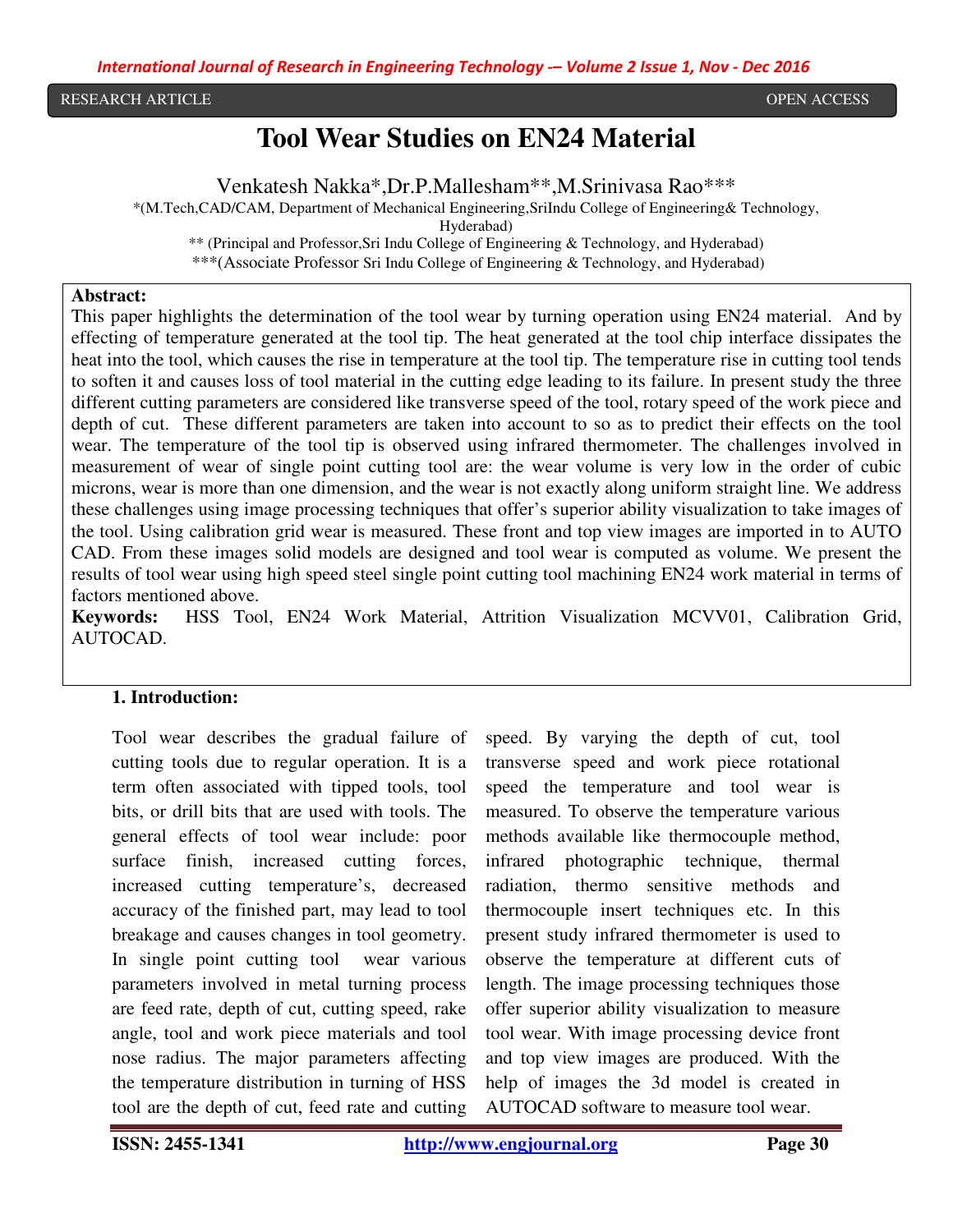### **1.1 Objectives of the Study:**

Study of the tool wear effect in turning operation and temperature effect on tool.By taking images from

### **2. Literature Review:**

Wear of the cutting tool is undesirable as it effects surface roughness of the work piece, consumes more power, and increases tool temperature leading to tool failure. We need to resharpen the cutting tool consuming more time. Many researches have work on these issues. Rathod, Mohd. Razik (1): suggested that cutting speed, feed rate, and depth of cut, in such a way so as to have the optimum temperature at the tool tip because of the heat generated, so that the minimum tool wear is encountered, and thus we could have the longest tool life and better machining economy. Safal, Amar and Chetan (2): studied the depth of cut increases, the Von-Mises stresses developed in the tool. It is the main reason for tool failure. Also, there is a sudden rise in temperature of the tool tip as the depth of cut is increased which softens the tool from the tip. It adds to the failure of the tool. Lakshmi Kumari, IrfanSadaq, Prasana Kumar (3) : observed that, as the cutting speed increases the temperature of tool increases up to certain speed and then approximately remains

imageprocessing device modeling 3d object in AUTOCAD and computing tool wear volume.

Hassan, Rizauddin (4): Tool wear is a time dependent process in which tool wear increases gradually with the cutting time. Nitin, Swati (5): Tool surface temperature and tool-workpiece interference temperature are increasing with increasing the depth of cut. Interference temperature is more increasing compare to tool surface temperature. Tool surface temperature is decreasing  $10-15\degree$  c and Tool- workpiece interference temperature is decreasing  $12-23\Box$ c using coolant so increasing the tool life by coolant. Tool weight loss is decreasing with increasing the depth of cut. Tool weight loss is decreasing when coolant used and increasing the tool life. Dinc, Lazoglua, Serpenguzel (6): The maximum tool–chip interface temperature increases with increasing cutting velocity, the maximum tool– chip interface temperature increases with increasing feed rate. The relationship between the maximum tool–chip interface temperature and the tool rake angle is not distinctive. Kapil Sharma, Dalgobind and S.S. Sen3 (7): The cutting force decreases as the tool rake angle increases. With increase in feed rate, this tends increase in cutting force. The increase in absolute value of negative tool rake angle and cutting speed these results in the decrement of tool chip friction. The tool tip temperature increases with an increase in cutting speed.

#### **3. Experimental Work:**

constant. But the temperature of chip and work piece increases as cutting speed increases. Jaharah, Muhammad Rizal, MohdZaki, Che

In this study EN24 material taken as work piece and tool is HSS. The work piece diameter Φ25mm length 350mm. The tool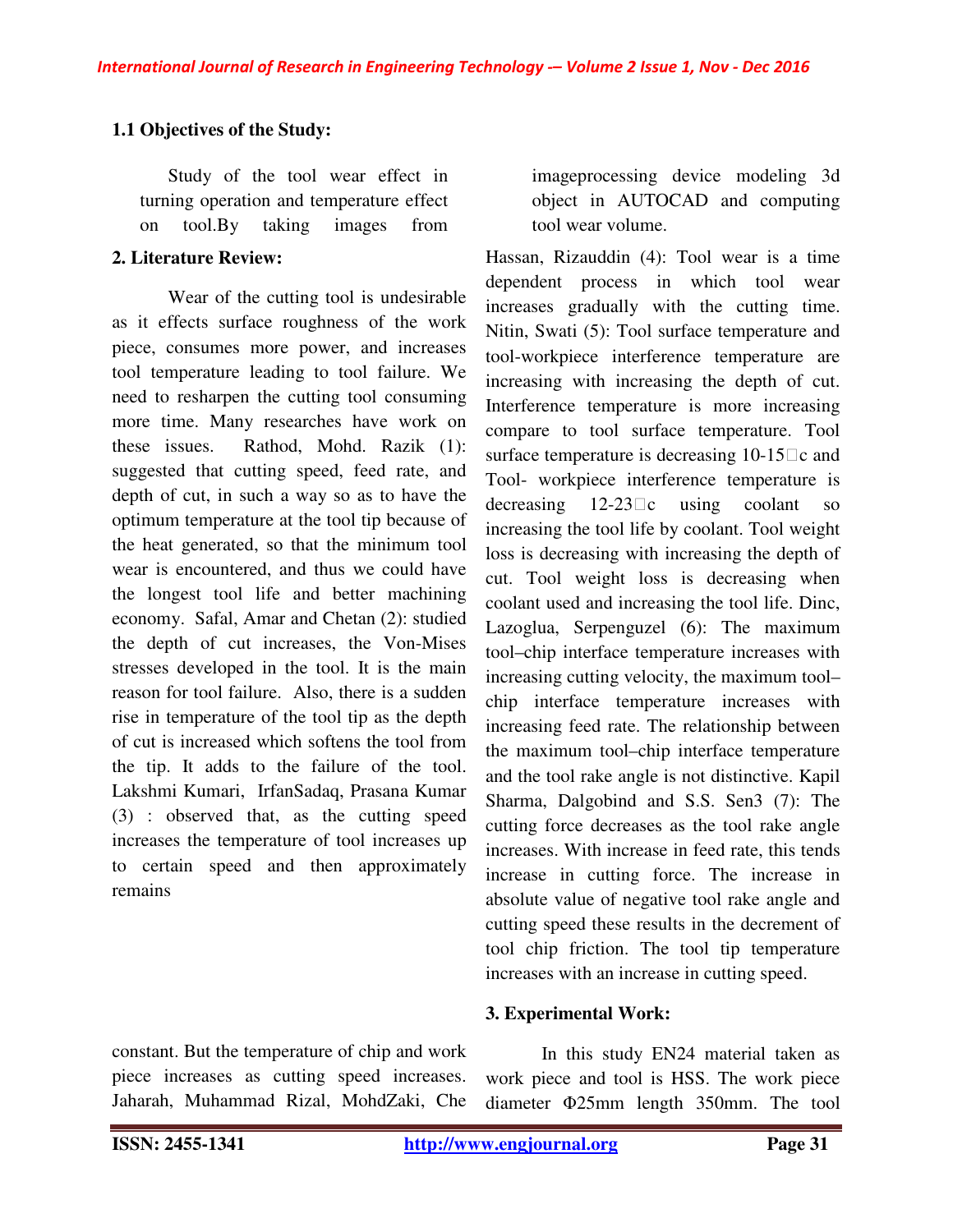shank cross section: 12.6mm x12.6mm and tool geometry is back rake angle:45°, side rake angle:7°, end relief angle:6°, side relief angle:8°,end cutting edge angle:18°, side cutting angle:16° and nose radius 0.8mm. The tests were performed based on various parameters like depth of cut (t), tool transverse speed (v) and work piece rotation speed (rpm).

| Depth of<br>cut(t)<br>in mm | Length of<br>cut(L)<br>in mm | <b>Tool</b><br>velocity<br>(v)<br>in<br>mm/min | Work<br>piece<br>rotation<br>in rpm |  |
|-----------------------------|------------------------------|------------------------------------------------|-------------------------------------|--|
| 0.5                         | 300                          | 28                                             | 306                                 |  |
| 1                           | 300                          | 28                                             | 200                                 |  |
| 1.5                         | 300                          | 28                                             | 200                                 |  |
| 0.5                         | 300                          | 42                                             | 460                                 |  |
| 1                           | 300                          | 42                                             | 306                                 |  |
| 1.5                         | 300                          | 42                                             | 306                                 |  |
| 0.5                         | 300                          | 64                                             | 700                                 |  |
| 1                           | 300                          | 64                                             | 460                                 |  |
| 1.5                         | 300                          | 64                                             | 460                                 |  |

**Table 1: Various Parameters in Turning Operation** 

#### **3.1 Tool Wear with Effect of Temperature:**

Heat has critical influences on machining. To some extent, it can increase tool wear and then reduce tool life. In machining operations all most all of the mechanical energy converted into thermal energy. There are three zones at which heat is generated during cutting, they are: **Primary deformation zone-shear zone:** In the primary deformation zone, the heat generation is due to the plastic work done (plastic deformation) at shear plane. The high amount of heat generated in this area causes softening of the material and allowing the greater deformation. This region consumes about 70% of total energy applied. **Secondary deformation zone:** Heat generated by the secondary deformation due to the friction between the rake face and heated chip. About 20% of total energy

consumed in the secondary deformation zone. This energy used to overcome the friction. **Work tool interface:** In work tool interface, the heat generated by burnishing action due to the rubbing of tool flank and the machined surface. Heat generated in this region is very small as compared to another zone. Due to these heat effect the tool wear increase. The tool temperature is measured with the infrared thermo meter to study the temperature effect on tool wear at various conditions. Based on these tool wear is measured at different temperature's.

# **3.2 Tool Wear Image Capture Arrangement:-**

In this device two slots are provided to keep the tool whose are horizontal and vertical slots. From the horizontal position front view image and from vertical position top view image is captured. All Images of the Tool and the Calibrated Grid (0.1mm) are captured at room temperature with fixed distance between Camera and Tool (25 mm).The below figure 1 shows image capture arrangement:



 **Figure 1: Image Capture Arrangement** 

- 1) Base
- 2) Tool holder (tool in horizontal position)
- 3) Tool holder (tool in vertical position)
- 4) Camera holder (front)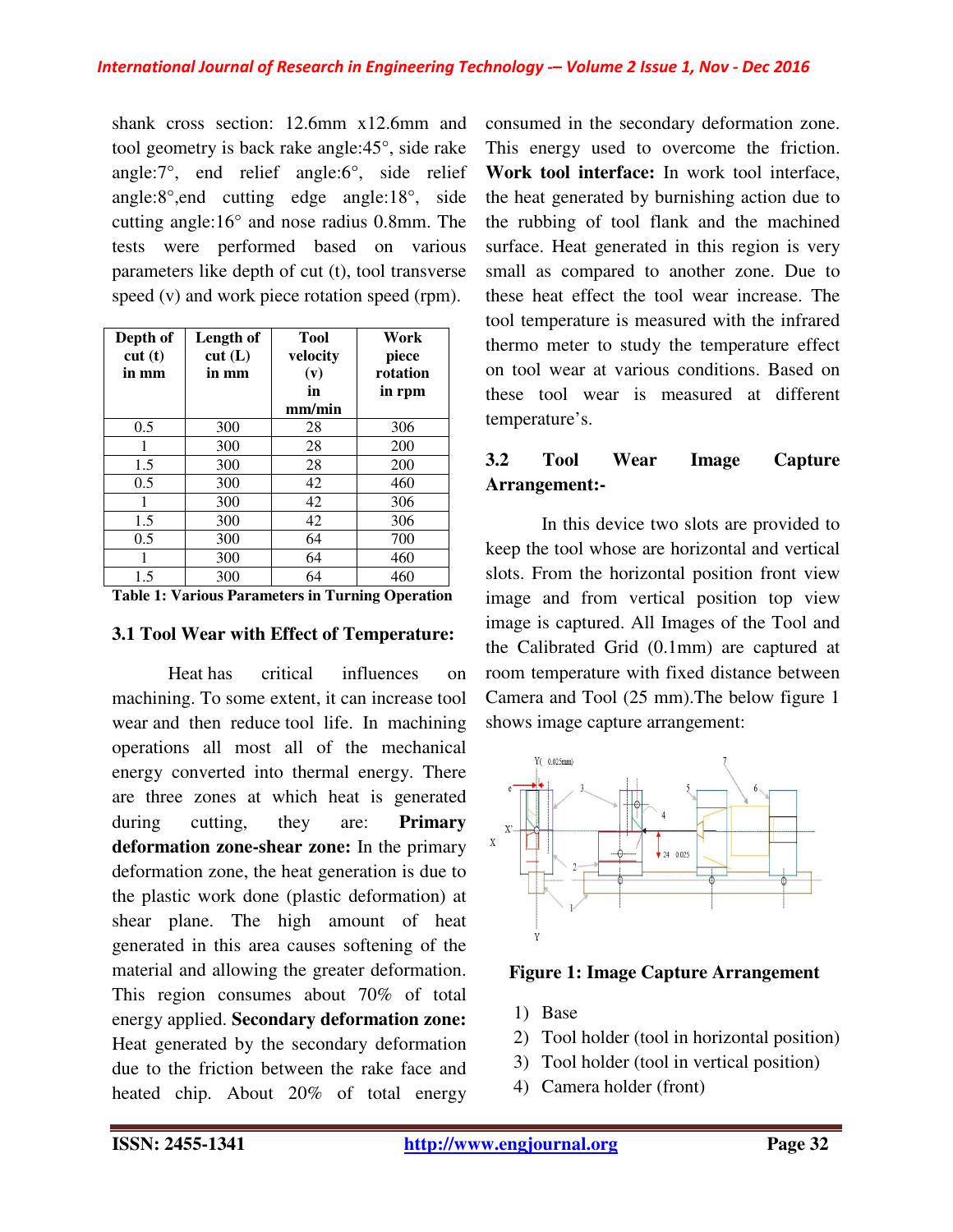#### *International Journal of Research in Engineering Technology -– Volume 2 Issue 1, Nov - Dec 2016*

- 5) Camera holder (rear)
- 6) Camera

The camera software was installed in computer. Obtain Image of the Calibrated Grid using the camera software.



 **Figure 5:Top view before operation** 



**Figure 2: Attrition Visualization MCVV01 Device**



 **Figure 3: Front view before operation**



**Figure 4: Front view after operation**



 **Figure 6: Top view after operation** 

# **3.3 Measuring Tool Wear using AUTO CAD:**

Front and top view images are imported in to the AUTOCAD. The defaults units are changed into the millimeters. The default grid size also changed in to 0.1mm X 0.1mm. Grid image is imported in AUTOCAD and changed the scale of the image grid size to 0.1mm X 0.1mm. From these the image dimensions are fixed. Front and top view images are imported and changed their images size equal to grid image size as shown figure 7. On the imported views using line command removed shape has drawn. From the top and front views 3d models are created as shown figure 13. After creating the solid object using volume command tool wear volume is measured.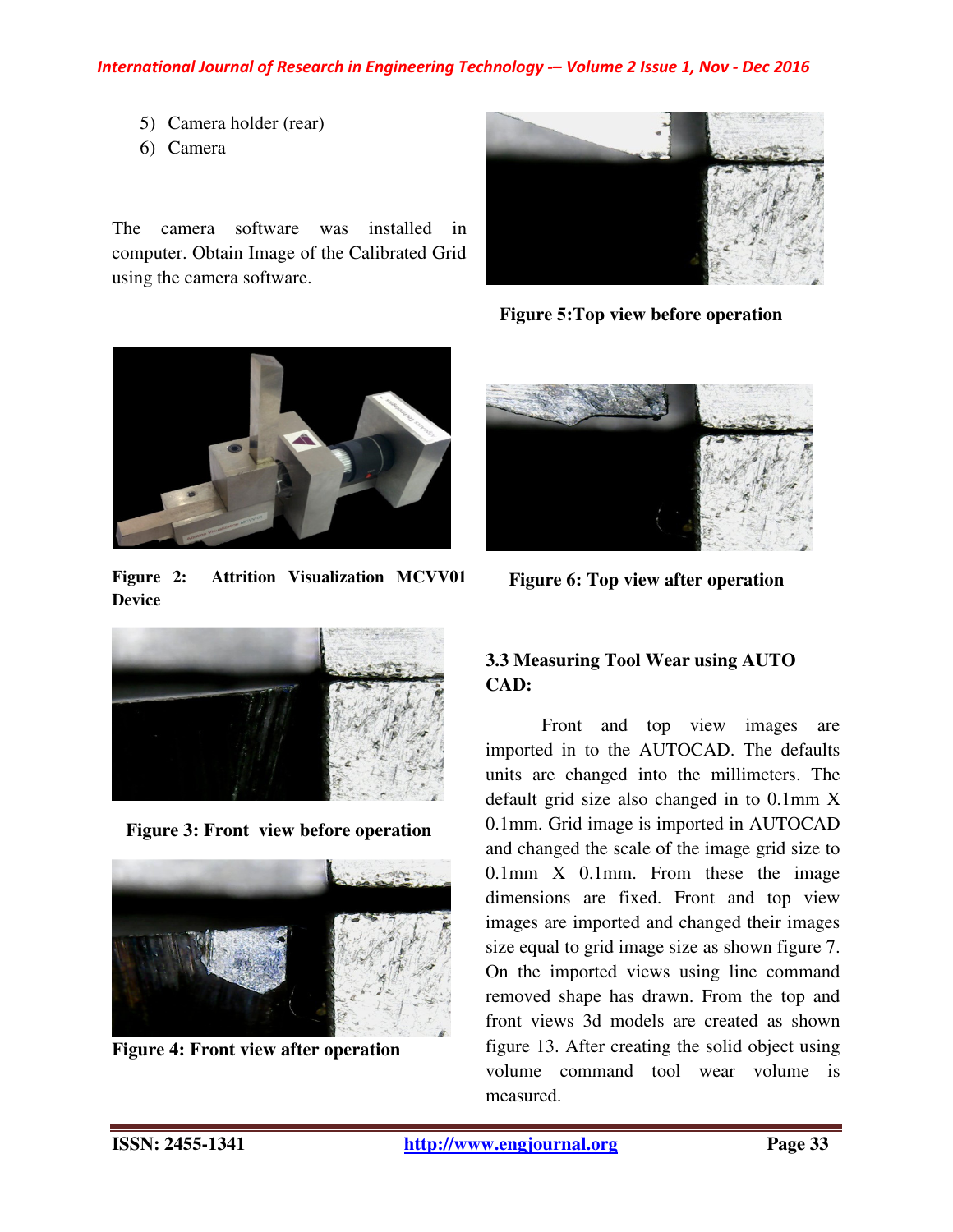

**Figure 7: Image size is changed according to grid image size** 



 **Figure 8: Front view after operation** 



 **Figure 9: Top view before operation** 



 **Figure 10: Top view after operation** 



 **Figure 11: Top view after operation** 



 **Figure 12: wireframe view** 



 **Figure 13: 3d model** 

**4. Results:**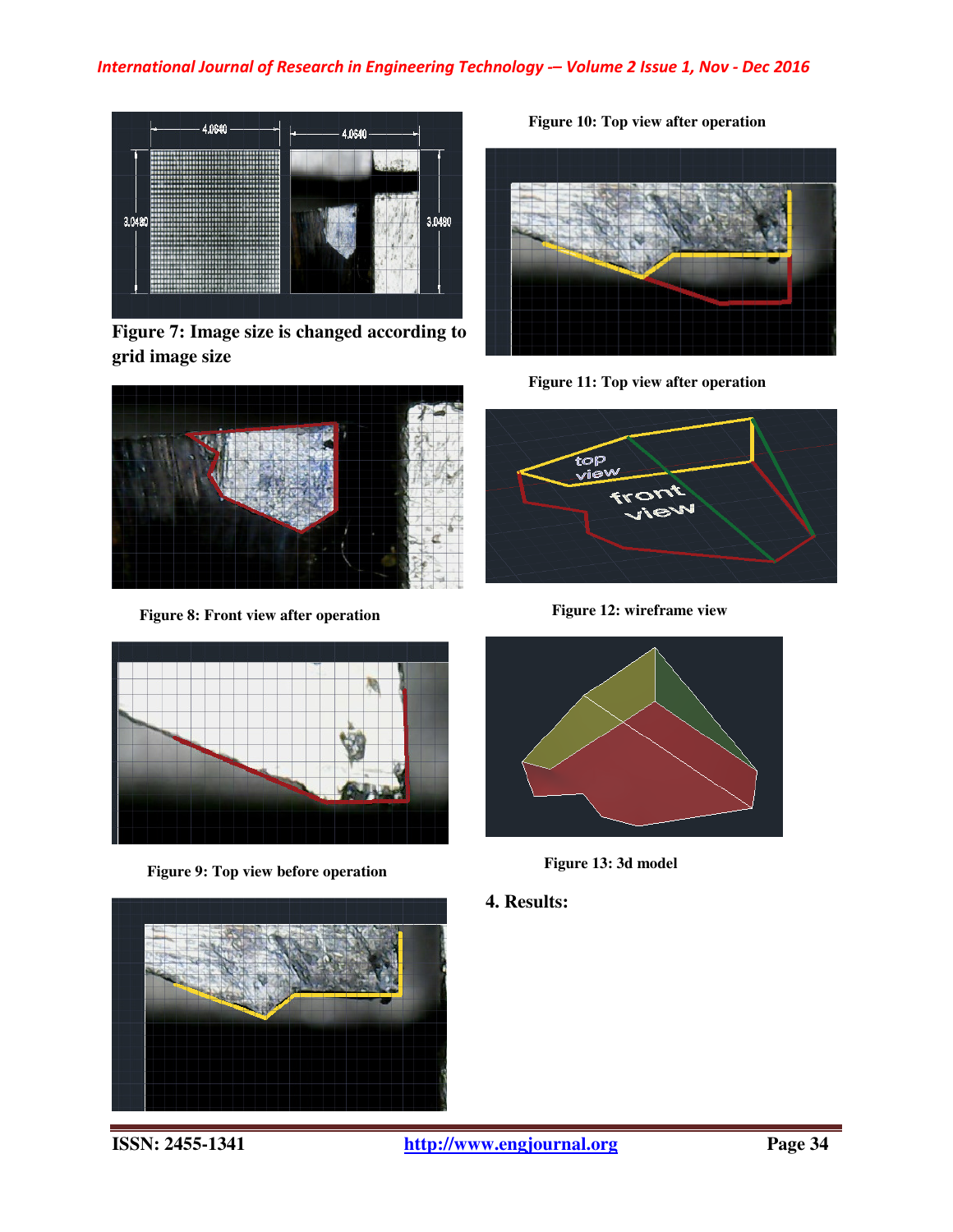| Dep | Len | Tool   | Wor    | Temperature (T) |      |     | Tool            |
|-----|-----|--------|--------|-----------------|------|-----|-----------------|
| th  | gth | veloci | k      | in $\degree$ c  |      |     | wear            |
| of  | of  | ty(y)  | piece  | At              | At   | At  | (Vw)            |
| cut | cut | in     | rotati | 10              | 150  | 300 | in              |
| (t) | (L) | mm/    | on     | mm              | mm   | mm  | mm <sup>3</sup> |
| in  | in  | min    | in     |                 |      |     |                 |
| mm  | mm  |        | rpm    |                 |      |     |                 |
| 0.5 | 300 | 18     | 200    | 30.             | 48.1 | 55. | 0.0108          |
|     |     |        |        | 2               |      | 1   |                 |
| 1   | 300 | 18     | 200    | 76.             | 85.5 | 88. | 0.0147          |
|     |     |        |        | 5               |      | 7   |                 |
| 1.5 | 300 | 18     | 200    | 81.             | 120  | 130 | 0.0040          |
|     |     |        |        | 2               |      |     |                 |
| 0.5 | 300 | 28     | 306    | 68.             | 87.5 | 96. | 0.0015          |
|     |     |        |        | 5               |      | 1   |                 |
| 1   | 300 | 28     | 306    | 73.             | 94.4 | 142 | 0.0076          |
|     |     |        |        | 9               |      |     |                 |
| 1.5 | 300 | 28     | 306    | 72.             | 187. | 215 | 0.0094          |
|     |     |        |        | 5               | 7    |     |                 |
| 0.5 | 300 | 42     | 460    | 78.             | 80.2 | 99. | 0.0155          |
|     |     |        |        | 9               |      | 8   |                 |
| 1   | 300 | 42     | 460    | 80.             | 123. | 204 | 0.0545          |
|     |     |        |        | 9               | 6    |     |                 |
| 1.5 | 300 | 42     | 460    | 155             | 305  | 320 | 0.1634          |

After performing the above operations the results are presented in the below table:





Graph 3:depth of cut Vs wear volume at low speed



Table 2: Results

Graph 1 Depth of Cut Vs Wear Volume at High Speed Condition



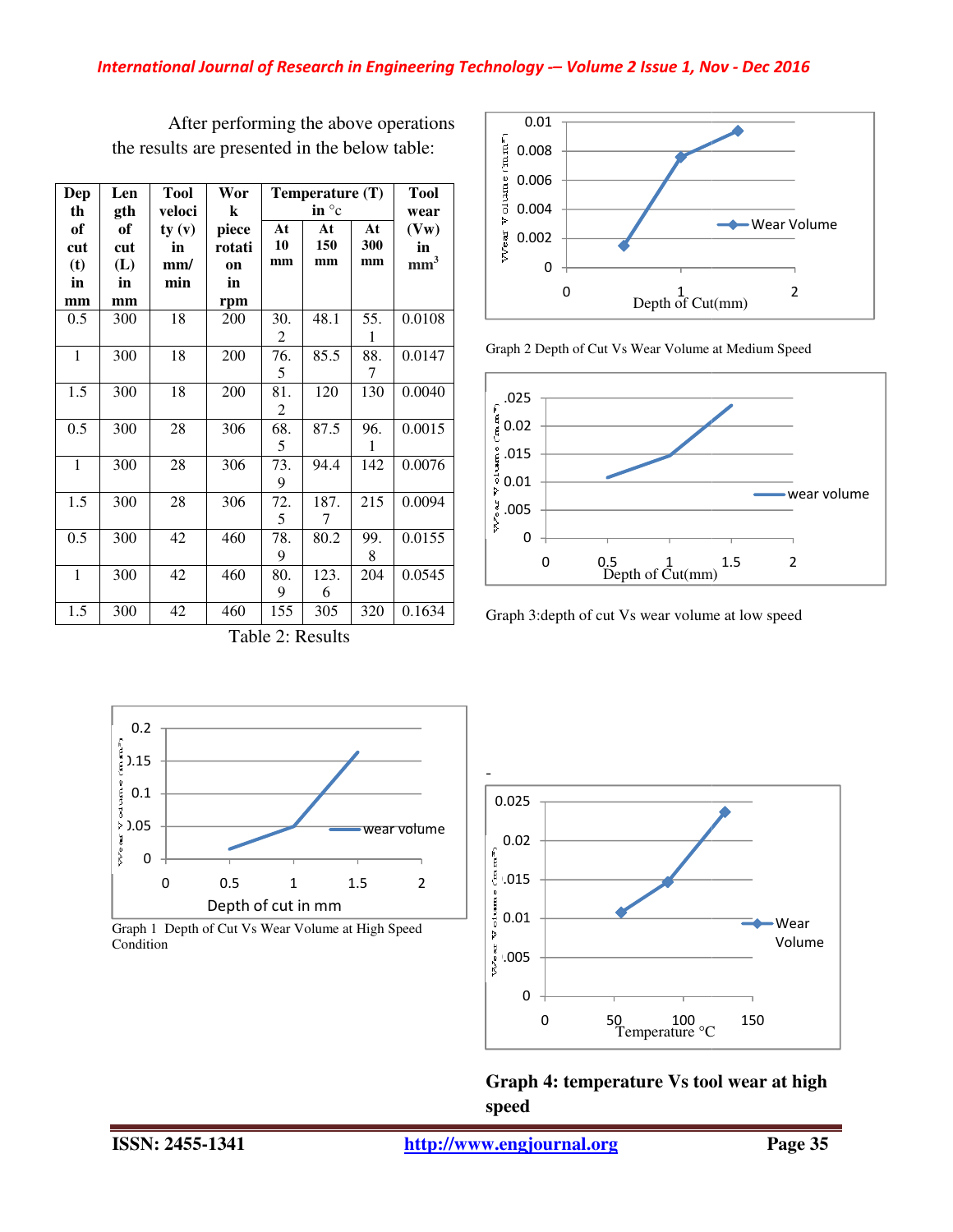

**Graph 5: temperature Vs tool wear at medium speed** 



**Graph 6: temperature Vs tool wear at low speed** 

# **Conclusion:**

The above graphs 1,2,3 are the depth of cut Vs tool wear volume. The tool wear is cut Vs tool wear volume. The tool wear is<br>increasing with increasing depth of cut.And graph 4,5,6 are the temperature Vs tool wear volume. In graph 6 the temperature is approximately constant up to 150mm length of the cut. And at the 300mm length the temperature is more. At low speed temperature at the tool tip less up to certain temperature at the tool tip less up to certain<br>limit. If we maintain the low speeds the tool life will be increased. By increase the depth of life will be increased. By increase the depth of<br>cut tool wear is increases as well as temperature at tool tip also increases. At low the temperature Vs tool wear<br>aph 6 the temperature is<br>onstant up to 150mm length<br>d at the 300mm length the<br>more. At low speeds the

speeds the temperature at tool tip less speeds the temperature at tool tip less<br>compared to the other speeds. It is observed that tool life will increase by maintaining low speeds.

### **References:**

1. S. H. Rathod1, Mohd. Razik2, Finite that tool life will increase by maintaining low<br>speeds.<br>**References:**<br>1. S. H. Rathod1, Mohd. Razik2, Finite<br>Element Analysis of Single Point Cutting Tool, Vol. 4 | Iss. 3 | Mar. 2014 | 12 |

2. Safal A. Shambharkar, Amar. W. Kawale and Chetan J. Choudhari, Analysis of Single Point Cutting Tool Using ANSYS, International Journal on Recent and Innovation Trends in Computing and Communication ISSN: 2321-8169 Volume: 4 Issue: 5. | Vol. 4 | Iss. 3 | Mar. 2014 | 12 |<br>
2. Safal A. Shambharkar, Amar. W. Kawale<br>
and Chetan J. Choudhari, Analysis of Single<br>
Point Cutting Tool Using ANSYS,<br>
International Journal on Recent and Innovation<br>
Trends in Comput

3. NBV Lakshmi Kumari\*1, S. Irfan Sadaq2, G. Prasana Kumar3, Analysis of Single Point Cutting Tool of a Lathe Machine Using FEA, International Journal of Engineering Trends and Technology (IJETT) – Volume 20 Number 5 – Feb 2015. 3. NBV Lakshmi Kumari\*1, S. Irfan Sadaq2, G. Prasana Kumar3, Analysis of Single Point Cutting Tool of a Lathe Machine Using FEA, International Journal of Engineering Trends and Technology (IJETT) – Volume 20 Number 5 – Feb

4. Jaharah A. Ghani, Muhammad Rizal, MohdZakiNuawi, Che Hassan CheHaron, RizauddinRamli, Statistical Analysis for Detection Cutting Tool Wear Based on Regression Model.

5. Nitin Jain1, Prof. Swati D. Chaugaonkar2, EXPERIMENTAL INVESTIGATION OF EFFECT OF CUTTING PARAMETERS ON HSS TOOL LIFE IN TURNING OPERATION,16-09-2016.

6. C. Dinc,I. Lazoglu, A. Analysis of thermal fields in orthogonal Analysis of thermal fields in orthogonal<br>machining with infrared imaging, Journal of Materials Processing Technology TechnologyVolume 198, Issues 1–3, 3 March 2008, Pages 147–154.